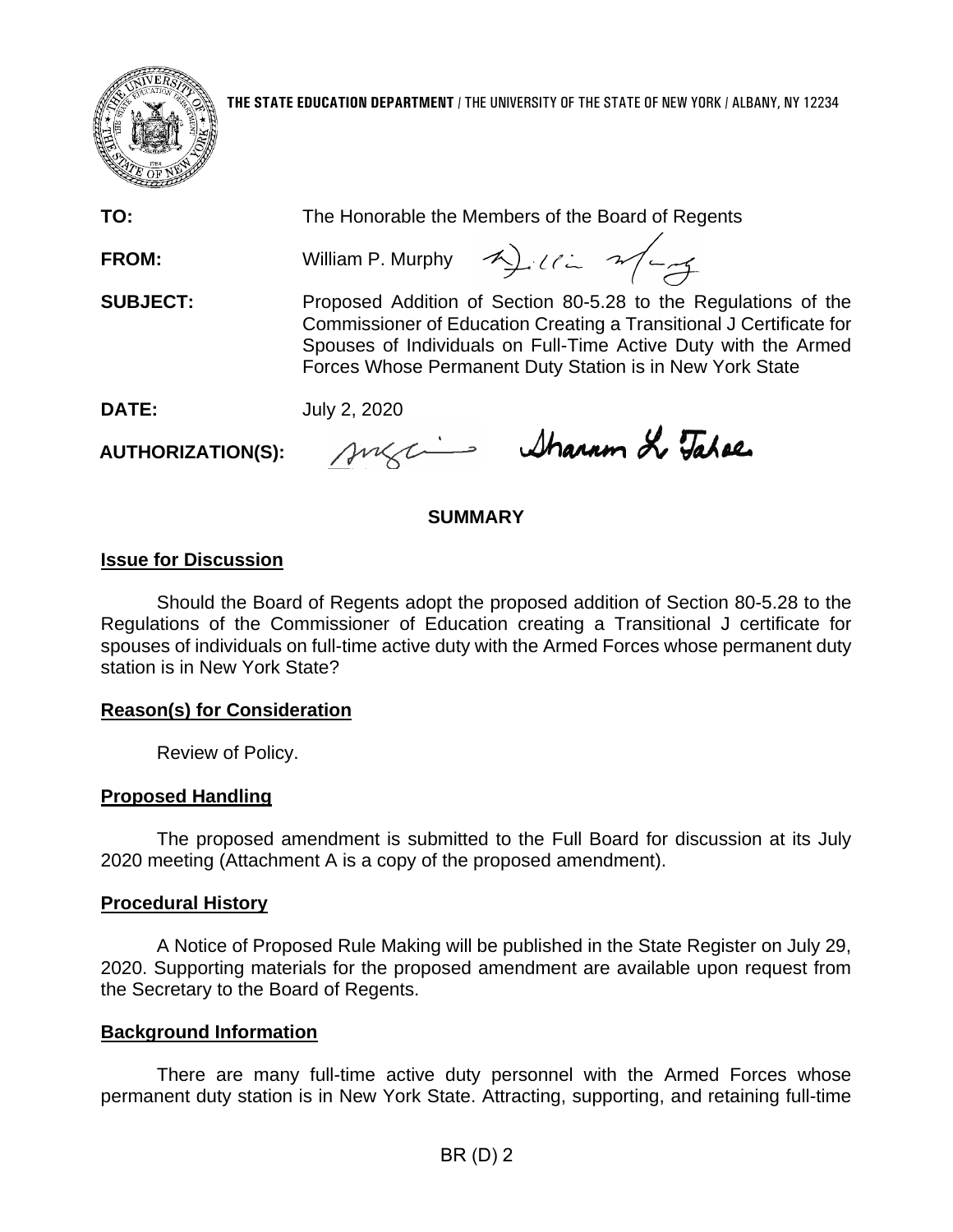active military personnel who serve our country is important to local communities as well as to the State. To achieve this goal, spousal employment should be taken into consideration.

Spouses of full-time active military personnel face special challenges in starting or maintaining a teaching career due to frequent relocations. For example, each state has different teaching certificate requirements, fees, and processing times. In response to these challenges, some states have provided flexibility with certification requirements for spouses of full-time active military personnel.

#### **Proposed Amendment**

The Department is proposing to create a Transitional J certificate to provide certain spouses of full-time active military personnel who relocate to New York State with the time needed to complete the requirements for certification, including the examination requirement(s). The requirements for the Transitional J certificate would include:

- Being a spouse of an individual on full-time active duty with the Armed Forces whose permanent duty station is in New York State.
- Holding a baccalaureate or higher degree from a regionally accredited higher education institution, or a higher education institution that the commissioner deems substantially equivalent, and achieving a 2.5 cumulative grade point average, or its equivalent, in the program leading to the degree.
- Either:
	- o holding a valid certificate or equivalent authorization to practice from another state or territory of the United States or the District of Columbia that is equivalent to an initial or professional certificate in the certificate title sought; or
	- o completing a New York State registered teacher education program that leads to an initial or professional certificate in the certificate title sought or a teacher education program at a regionally accredited institution of higher education, or a higher education institution that the commissioner deems substantially equivalent, from another state or territory of the United States or the District of Columbia that leads to the equivalent of an initial or professional certificate in the certificate title sought in the jurisdiction where the higher education institution is located.
- Submitting an employment and support commitment from a school district or BOCES as a teacher with the school district or BOCES in the area of the certificate sought, which shall include a plan from the school district or BOCES for mentoring, appropriate instructional support as determined by school or BOCES leadership, and at least 20 hours of professional learning targeted toward appropriate pedagogical skills during each year of employment.
- Completing training in child abuse identification and reporting; school violence prevention and intervention; harassment, bullying and discrimination prevention and intervention; and the needs of students with autism, where applicable.
- Completing a fingerprint clearance.

By requiring either an acceptable valid out-of-state certificate or the completion of an acceptable teacher preparation program, spouses of full-time active military personnel would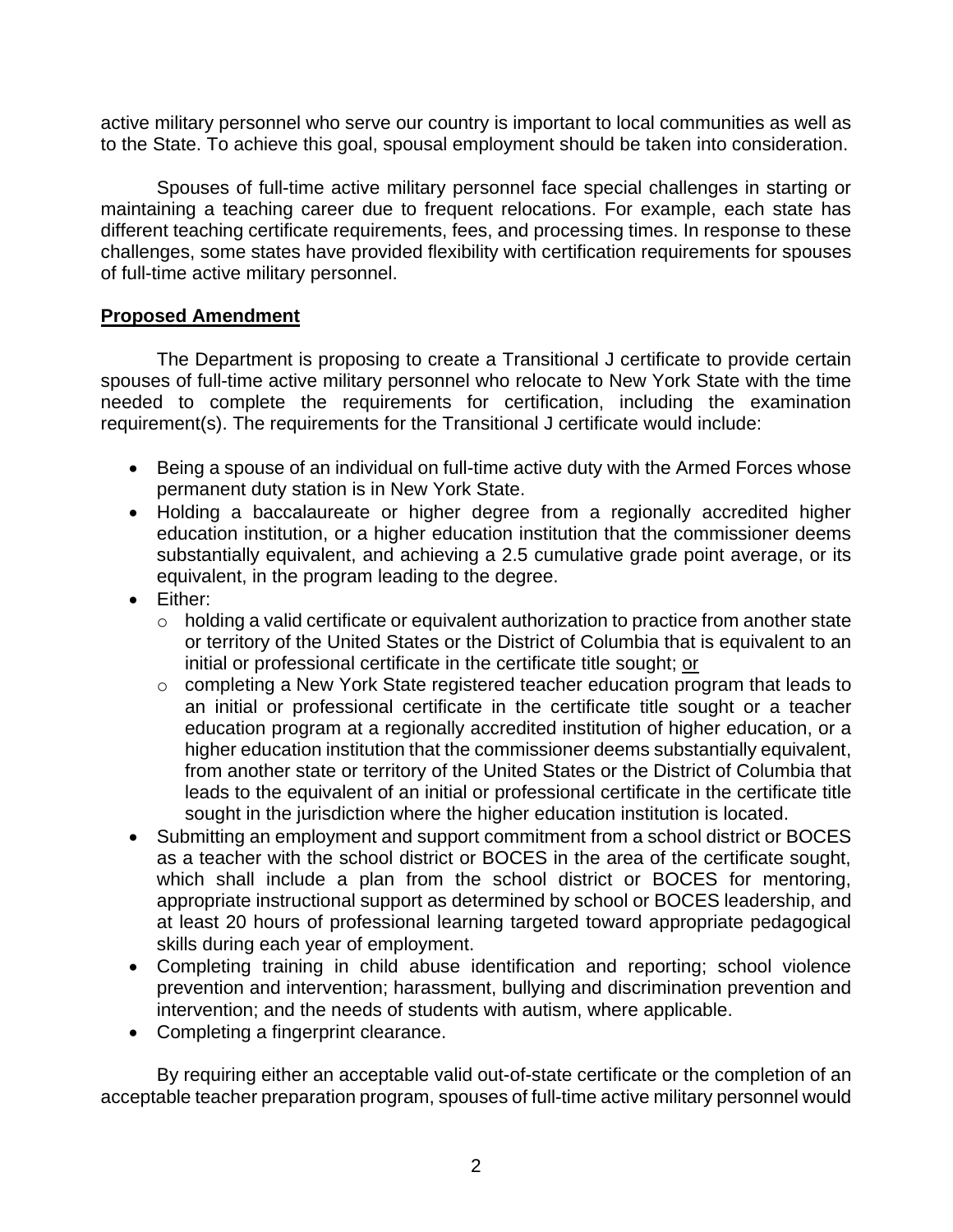gain flexibility with certification requirements while demonstrating that they have the knowledge and skills to enter the classroom.

The Transitional J certificate would be valid for one year from its effective date to give spouses of full-time active military personnel time to pass the edTPA, Educating All Students (EAS) test, and Content Specialty Tests(s) required for Initial certification. If they pass the EAS test and Content Specialty Tests(s) prior to the expiration date of the Transitional J certificate, the certificate may be renewed once for an additional two years. The renewal gives candidates time to continue working on completing the edTPA.

The Transitional J certificate would only be valid in a school district or BOCES for which a commitment of employment and support has been made. The commitment would be at least one year for the first certificate and two years for the renewal. The support would include a plan for mentoring, appropriate instructional support as determined by school or BOCES leadership, and at least 20 hours of professional learning targeted toward appropriate pedagogical skills during each year of employment. The professional learning would enhance the knowledge and skills of spouses of full-time active military personnel and enable them to stay current with best practices.

#### **Related Regents Items**

Not applicable.

#### **Recommendation**

Not applicable.

### **Timetable for Implementation**

Following the 60-day public comment period required under the State Administrative Procedure Act, it is anticipated that the proposed amendment will be presented to the Board of Regents for adoption at its October 2020 meeting. If adopted at the October 2020 meeting, the proposed amendment will become effective on November 4, 2020.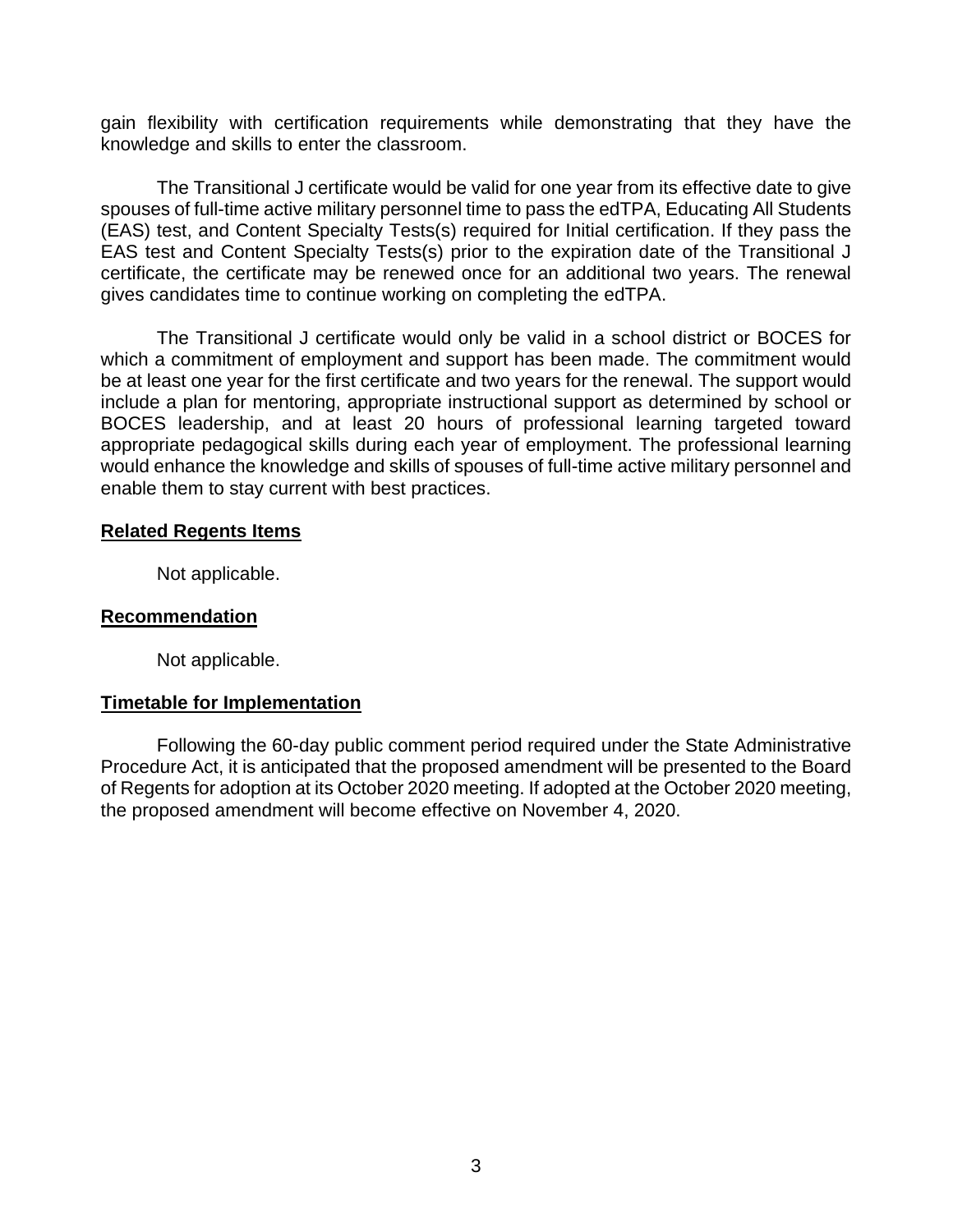#### **Attachment A**

AMENDMENT TO THE REGULATIONS OF THE COMMISSIONER OF EDUCATION Pursuant to Education Law sections 101, 207, 210, 305, 3001, 3004, and 3009.

1. The Regulations of the Commissioner of Education is amended by adding a new section 80-5.28 to read as follows:

Section 80-5.28 Transitional J classroom teaching certificate for spouses of individuals on full-time active duty with the Armed Forces whose permanent duty station is in New York State.

(a) Purpose. The purpose of the Transitional J certificate is to authorize a candidate who is a spouse of an individual on full-time active duty with the Armed Forces whose permanent duty station is in New York State to teach for a limited period of time while completing the requirements for certification, including the examination requirement(s).

(b) Limitations. The Transitional J certificate in a specific certificate title shall be valid for one year from its effective date and a candidate cannot receive a time extension pursuant to section 80-1.6 of this Part. The Transitional J certificate may be renewed once for an additional two years, provided that the candidate has submitted evidence of having achieved a satisfactory level of performance on the educating all students test and the content specialty test(s) required for the certificate title, prior to the expiration date of the first issuance of the Transitional J certificate. The Transitional J certificate shall authorize a candidate to teach only in a school district or BOCES for which a commitment of support and employment has been made.

4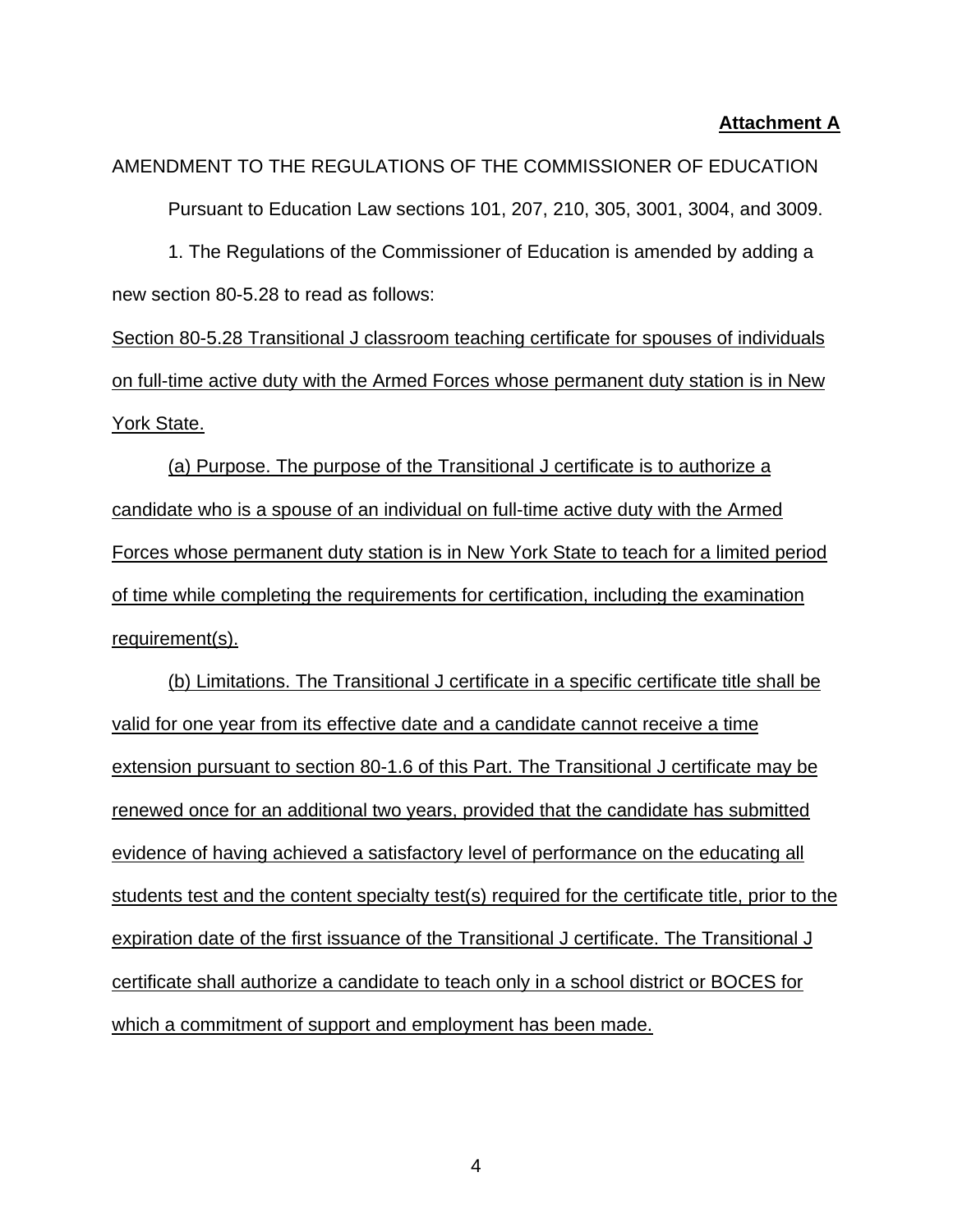(c) Requirements. To be eligible for the Transitional J certificate, the candidate shall:

(1) be the spouse of an individual on full-time active duty with the Armed Forces whose permanent duty station is in New York State;

(2) hold a baccalaureate or higher degree from a regionally accredited institution or a higher education institution that the commissioner deems substantially equivalent, and achieve a 2.5 cumulative grade point average, or its equivalent, in the program leading to the degree;

(3) meet the requirements of section 80-1.3 of this Part relating to citizenship; section 80-1.4 of this Part relating to study in child abuse identification and reporting, and school violence prevention and intervention; section 80-1.12 of this Part relating to study in the needs of students with autism, where applicable; section 80-1.13 of this Part relating to coursework or training in harassment, bullying and discrimination prevention and intervention; and section 80-1.11 of this Part relating to a criminal history check;

(4) either:

(i) hold a valid certificate or equivalent authorization to practice from another state or territory of the United States or the District of Columbia that is equivalent to an initial or professional certificate in the certificate title sought; or

(ii) have completed a teacher education program registered pursuant to section 52.21 of this Title that leads to an initial or professional certificate in the certificate title sought or a teacher education program at a regionally accredited institution of higher education or a higher education institution that the commissioner deems substantially